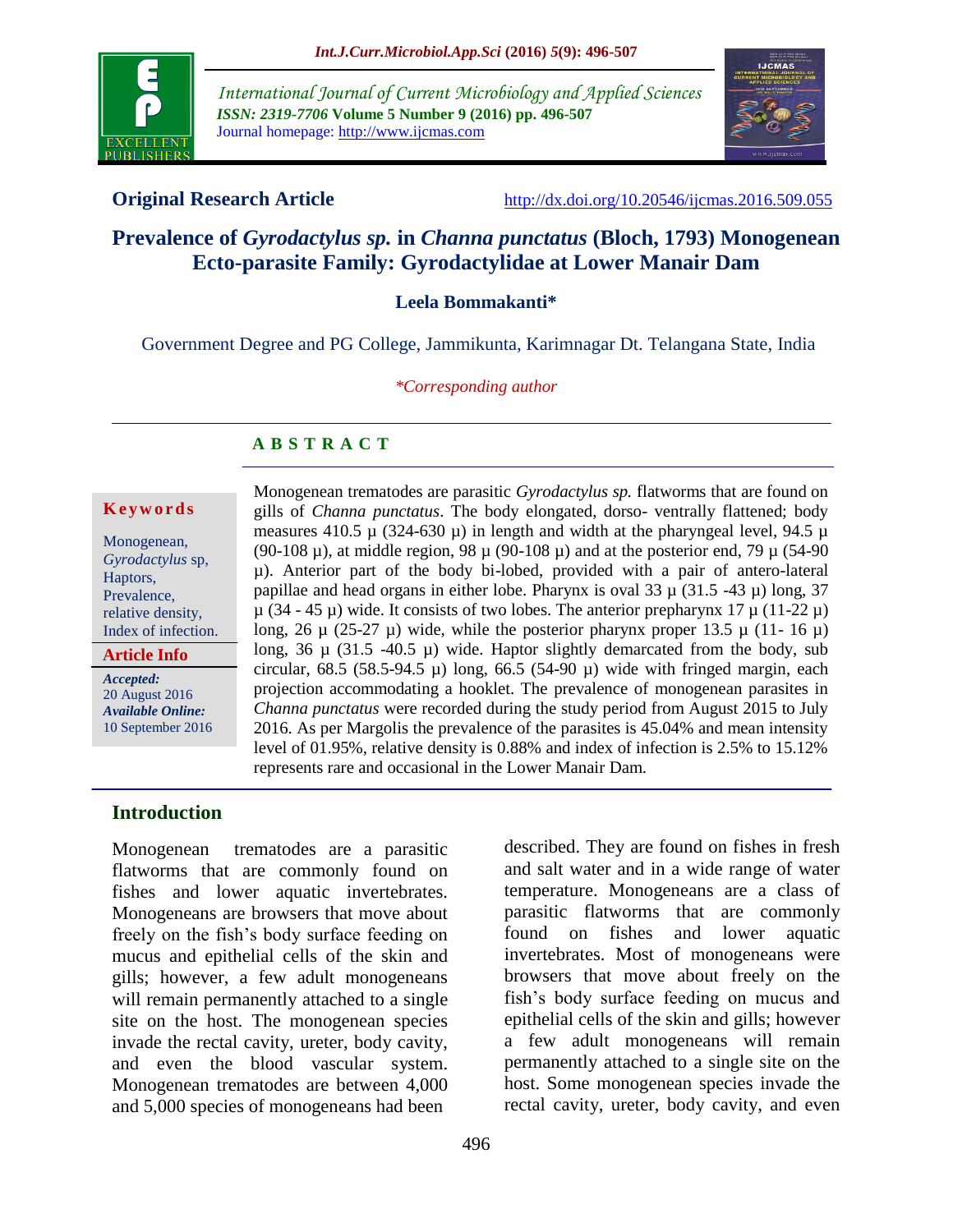the blood vascular system. Between 4,000 and 5,000 species of monogeneans had been described. They are found on fishes in fresh and marine waters and in a wide range of water temperatures. Captive fishes are usually held in more crowded conditions than fishes in the natural environment. This practice allows hatching monogeneans to easily find host fish. In addition to that stressors found in the captive environment such as aggressive behaviour by tank mates, poor nutrition, and poor water quality may impact the ability of the fish's immune system to respond to the presence of the parasites. Although monogeneans are commonly found on wild fish, they seldom cause disease or death in free-ranging populations because under natural conditions they are usually not present in high numbers on individual fish.

Monogeneans are found on fresh and saltwater fishes throughout the world. They have a direct life cycle and can reproduce in a wide range of temperatures. The hook-like structures of monogeneans are used to attach to the fish body. Monogenean infestations cause irritation and excessive mucus production and create an opening for bacterial invasion. A few monogeneans on a healthy mature fish are not usually significant; however, moderate numbers can cause significant mortalities. When fish are exposed to environmental or behavioral stressors, the potential damage from monogeneans is greater. Prevention of monogenean infestations by appropriate quarantine is preferable to treatment of the parasites after they have become established in a system. A comparative account of the measurements of different parts of the nine described species of Gyrodactylus from India, including the present one has been presented and considered the chitinoid armament as the key feature of the species demarcation, then the newly described one

shows its close proximity with *G. recurvensis*. Because the anchor measurements have close resemblance but the main part differs. Again a measurement of marginal hook shows similarity but differs highly in deep bar and superficial bar. Although these two species show similarities, close observation reveals *G. recllrvensis* is smaller in dimension in all aspects of 'hard parts' with the newly described one. If we consider the other measurements like body length, width, pharynx, haptor etc., there is marked difference between the two species. Actually, *G. recllrvensis* is almost half or less in length than the presently described species. Another species *G. mizellei* shows close resemblance with the presently described one In anchor, superficial bar and marginal hook measurements. But the deep bar differs greatly. 'Hard parts' of *G. lnizellei* are larger in dimension when all the measurements are compared. Comparison shows *G. nlizellei* is almost three times larger in length than the presently described species. The hooklet length and shaft shows resemblance with *G. eutheraponsis*, but the other parts differs significantly. Even *G. eutheraponsis* can be well demarked in the species level as it described different habitat. As regard to the anchor measurements of *G. hyderabadensis* with the described one, the main part, base and point shows resemblance, but the measurement of marginal hook is quite different and even the other measurements viz. the length of the body, width, pharynx show variations.

The majority of gyrodactylids were viviparous and are generally found on the bodies and fins of fish, though they occasionally may occur on the gills. Adult parasites carry fully developed embryos, which in turn carry the young of the next generation. Each individual parasite represents several generations, which is why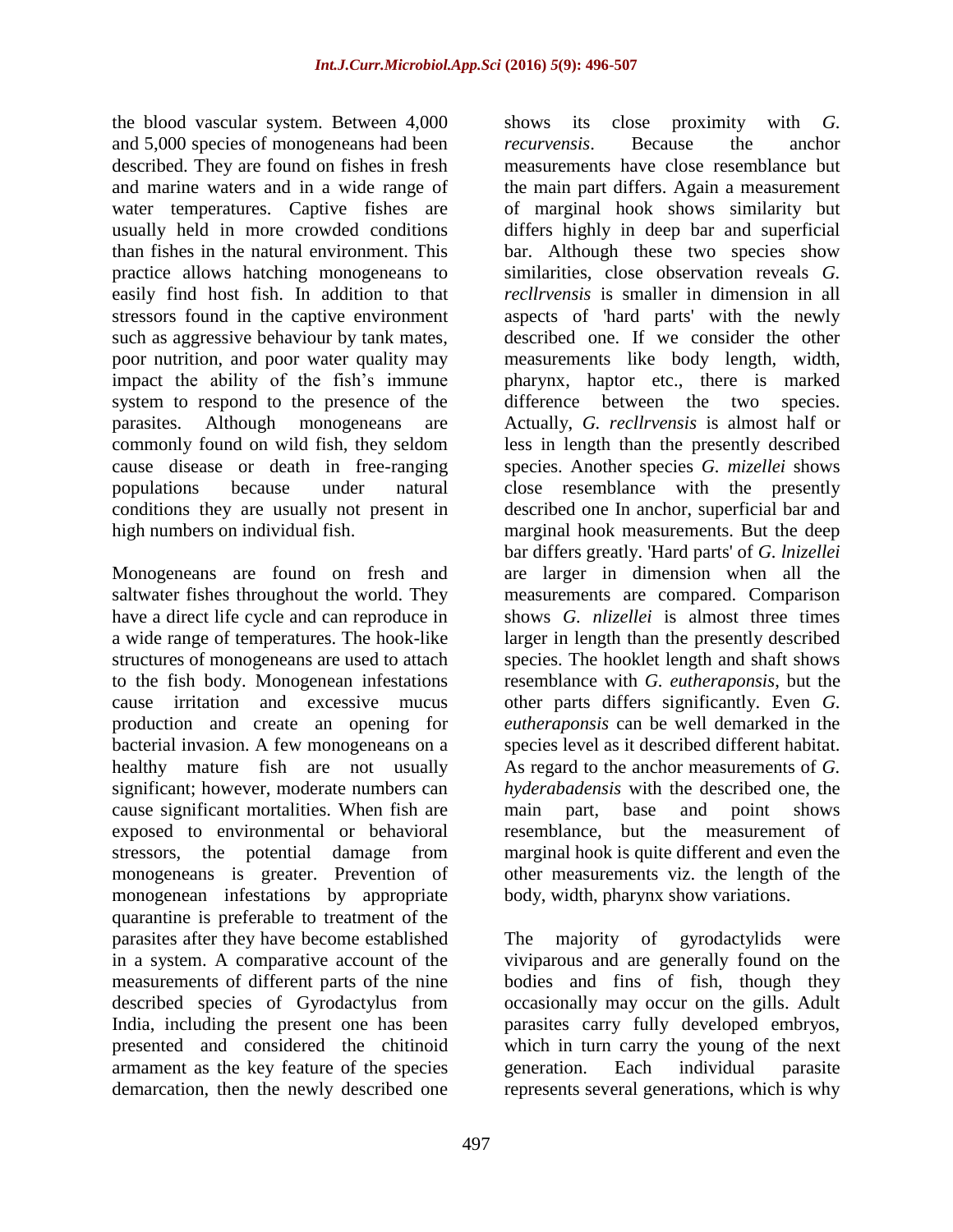they are often referred to as Russian nesting dolls. This reproductive strategy allows populations of gyrodactylids to multiply very quickly, especially in a closed system. The few gyrodactylids that are egg-layers are usually found on members of the South American catfish families, Loricariidae and Pimelodidae. These gyrodactylids use an adhesive material to "glue" their eggs to the skin of the catfish. Gyrodactylids may be found on freshwater, marine, and brackish water fishes. Gyrodactylids have a pair of anchors with both dorsal and ventral bars and 16 marginal hooks, and do not have eye spots. Attachment to the fish is made with the marginal hooks; the anchors are used as a spring-like device to assist attachment with the marginal hooks. An embryo with its pair of anchors may frequently be seen inside an adult. For a considerable proportion of existing biodiversity, these questions are increasingly being asked in relation to parasitic organisms represented by Brooks *et al.,* (2000). Monogeneans are the most ubiquitous and abundant group of helminth parasites in the aquatic environment is indicated by Ivona (2004) and Bychowsky (1957). Among the monogenea, *Dactylogyrus sp.* was mostly observed in gills as compared to *Gyrodactylus sp.* which corroborate the earlier view discussed by Koskivaara and Valtonen (1992). Tripathi (1957) illustrated the monogenetic trematodes to Indian fishes.

## **Material and Methods**

The common snake-headed fish *Channa punctatus* (Bloch, 1793) were collected from Lower Manair Dam, Karimnagar, Telangana State and were brought alive to the Govt. Degree and PG College, Zoology laboratory.

They were kept in the aquarium with aerated water; meanwhile, some fishes were observed to be a little discoloured and also

found to move restlessly. They were taken out of the water and observed under binocular microscope. The parasites were teased out from the surface of the infected regions of the fishes and the parasites fixed directly in AFA for 3-5 minutes in the watch glass.

They were stained with semichons' Carnine. Some photomicrographs were taken by Zeiss Axiolab Microscope using MC-80 camera. Measurements were taken with the help of an ocular micrometer.

Distinguishing characteristics include the presence or absence of eye spots, and the number of pairs of anchors (hamuli), transverse bars, and marginal hooks on their haptors these features can only be seen with a compound microscope. The most common groups of monogeneans on freshwater fishes are the gyrodactylids and the ancyrocephalids, which differ markedly in their reproductive strategies as well as their preferred attachment sites on host fish.

# **Identification**

Hooks and anchors on haptor., One pair of anchors with dorsal and ventral transverse bars; ventral bar has shield, Marginal Hooks 16, Eye spot absent, Marginal hooks: small hooks on the margin of the haptor; often used to attach to host

**Hamuli:** hook-like structures used by some monogeneans to attach to the host; also called anchors.

**Parasite identification:** Drawings of the parasites were made with the help of camera lucid. External and internal morphology of the parasites were sketched. Anterior and posterior regions of the parasite were drawn at high magnification in the laboratory.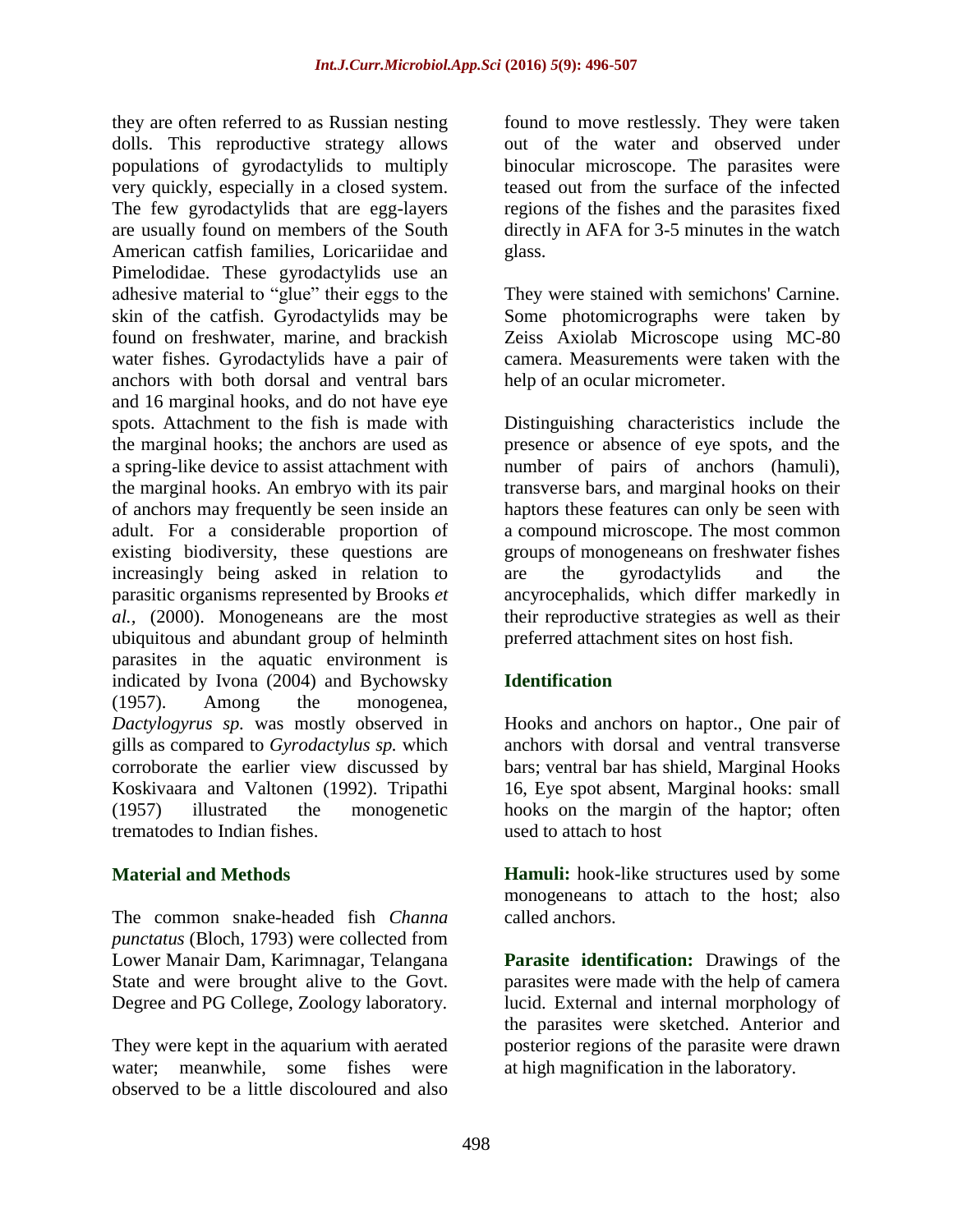#### **Statistical Analysis**

Ecological terms are studied as per Margolis.

 $(A)$ Prevalence =

Total No. of Hosts Infected X 100

 ---------------------------------------- Total No. of Hosts Examined

 $(B)$  Mean Intensity  $=$ 

Total No. of parasite

Total No. of Infected Hosts Examined

(C) Relative Density  $=$ 

Total No. Parasites Or Abundance

-------------------------------------------

Total No. of Hosts Examined

(d) Index of Infection **=** 

No. of Hosts Infected  $\times$  No. of parasites collected

------------------------------------------------------

Total No. of Hosts Examined

The Parasitic Frequency Index (PFI) was calculated by taking the percentage of the number of hosts infected by an individual parasite species against the total number of hosts examined in a particular area under investigation. Srivastava C.B. (1980) noted the frequency index were further classified into rare  $(0.1 - 9.9\%)$ , occasional  $(10$ -29.9%), common (30 – 69.9%) and abundant (70-100%).

## **Results and Discussion**

In the present study is *Gyrodactylus sp.* (Figure: l). (All measurements in microns, range in parentheses;  $N = 20$ . Body elongated, dorso- ventrally flattened; body measures 410.5  $\mu$  (324-630  $\mu$ ) in length and width at the pharyngeal level,  $94.5 \mu$  (90-108 µ), at middle region, 98 µ (90-108 µ) and at the posterior end, 79  $\mu$  (54-90  $\mu$ ). Anterior part of the body bi-lobed, provided with a pair of antero-lateral papillae and head organs in either lobe. Globular vesicle present in the head organs, each terminates in an extrusible anterior spine. Pharynx is oval 33 µ (31.5 -43 µ) long, 37 µ (34 - 45 µ) wide. It consists of two lobes. The anterior prepharynx 17 µ (11-22 µ) long, 26 µ (25-27 µ) wide, while the posterior pharynx proper 13.5 µ (11- 16 µ) long, 36 µ (31.5 -40.5 µ) wide. Haptor slightly demarcated from the body, sub circular,  $68.5$   $(58.5-94.5 \mu)$  long, 66.5 (54-90  $\mu$ ) wide with fringed margin, each projection accommodating a hooklet. According to Aniruddha Jha *et al* (2002) *Gyrodactylus presidencyus sp*. nov. (Trematoda: Monogenea) in West Bengal, an enlarged view of the haptor is Single marginal proper hooklets. Anchor is moderately stout and comprises three main parts, viz. root, shaft and point. Superficial anchor roots long, diverging; anchor points recurved; deep groove present in the anchor; anchor sharply pointed and curved. Anchor length 62  $\mu$  (58.5-63  $\mu$ ); length of the main part (shaft length) 59.5  $\mu$  (56-61  $\mu$ ), superficial root 21  $\mu$  (22-22.5  $\mu$ ) long, base 9.5  $\mu$  (9-11  $\mu$ ) wide, point 21  $\mu$  (18-24  $\mu$ ). Deep bar (dorsal bar) slightly curved, situated above the ventral bar and well secured in between the anchor knobs, measuring  $21 \mu$  (20-22.5  $\mu$ ) long and invariably 6.75 µ wide. Superficial bar (ventral bar) is larger than the dorsal bar, it comprises three parts, a median portion, a posterior membranous process and has antero-lateral processes at the extremities. The measurements of the *Gyrodactylus sp* have been similar to the present study of gill ectoparasites. Marginal hooks composed of a sickle proper, sickle membrane, a long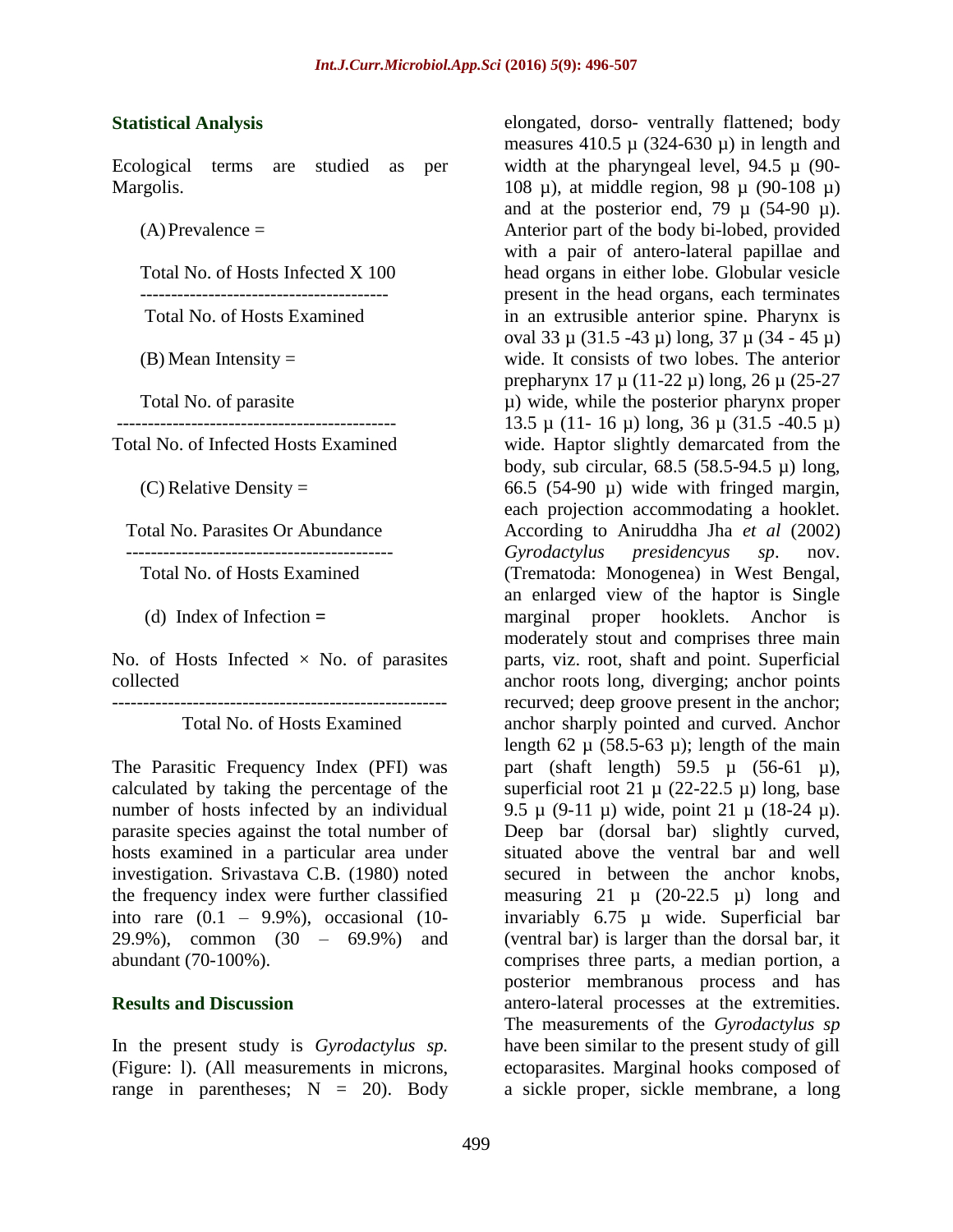handle, without sickle filament loop. Handle attached at the proximal part of the sickle. Articulating portion of handle is slender, straight attached at the outer most portion of the sickle, while the other end is slightly swollen for providing site for the attachment of muscles. Detailed measurements are as follows; total length 24 (22.5-27), sickle length 5 (4.5-6) and length of handle 15 (i7- 18). Ovary triangular, pretesticular, 38 (36- 45) long, 30.5 (27-36) wide. Uterus enclosing a fully developed embryo with its anchors observed in few flukes. Test is post ovarian, elongated and measures 16.5 (16- 18) long, 22 (20- 22.5) wide. Anteriorly it gives rise to a vas deferens runs forward and finally joins at the base of cirrus pouch. The spherical cirrus situated below the pharynx 16.5 (16-18) long and 14 (13.5-16) wide. Type Host: *Channa punctatus* (Bloch) Site of Infection: Skin, Gills Especially on the surface towards caudal peduncle, bases of the fin rays, caudal, and anal, in gills and in branchiostegal area. Bakke *et al.*, (2002), Bychowsky (1962) and Venkatanarsaiah and Kulkarni, 1980 noted the host specificity dynamics and observations of gills on gyrodactylid.

Gussev (1978) studied that the peculiarities of chitinoid armament of attachment disk, viz. number, shape, dimension and functioning of anchors, connecting bars and hooks are of great significance in species and generic diagnosis. Malmberg (1970) had earlier suggested that dimensions and shape of hooks represent the most constant characteristics of species of gyrodactylids of all the armament features. Anchors and connecting bars thus become very important in the species demarcation in gyrodactylids. Concise keys and supplementary diagnostic features for most species of Gyrodactylids from Eurasia and North America are available from the works of Gussev (1985) and Beverly-Burton (1984). *Gyrodactylus* 

*anguillae* has been found to parasitise on eels, *Anguilla rostrata* and *A. anguilla* indicated by Malmberg (1970) and is considered as euryhaline species. Cone *et al*., (1983) studied both *Gyrodactylus salnsis* and *G. colenlanensis* are common parasites of salmonid fishes in North America.

Another species, *Gyrodactylus crysoleucas* parasitises golden shiner (*Notemigonus crysoleucas*) and causes significant disease in bait fishes in the southern United States represented by Lewis and Lewis (1970). *Gyrodactylus ictaluri* has been described from channel catfishes (*Ictalurus punctatus*) of south eastern United States by Hoffman (1979) and *G. katharineri* parasitises *Cyprinus carpio* throughout Eurasia and caused disease problems in carp ponds. *Gyrodactylus turnbulli*, a common parasite has been reported from imported *Poecilia reticulata* of Singapore to England (Harris, 1986). A comparison of diagnostic specific characters of the above parasites with the present described one shows not only differences of measurements but also differences in habitat and host preferences. *Gyrodactylids* from Indian water bodies shows inadequate reported by Dubey *et al*., (1990) and Singh and Agrawal (1994). However, if body length, width etc. are considered, *G. raipurensis* shows close resemblance with the newly described one. Moreover, the measurements of key specific characters such as the haptoral armaments, the deep bar, superficial bar, marginal hooks etc. are quite distinct in the present species in comparison to the others. Comparison between the measurement of different body parts of *G. gussevi* and *G. elegans indicus* with our described one show vast differences. Both this two species are smaller in size than the newly described one. The newly described species when compared with *G. neonephrotus* almbergi shows a marked difference in 'hardparts'. All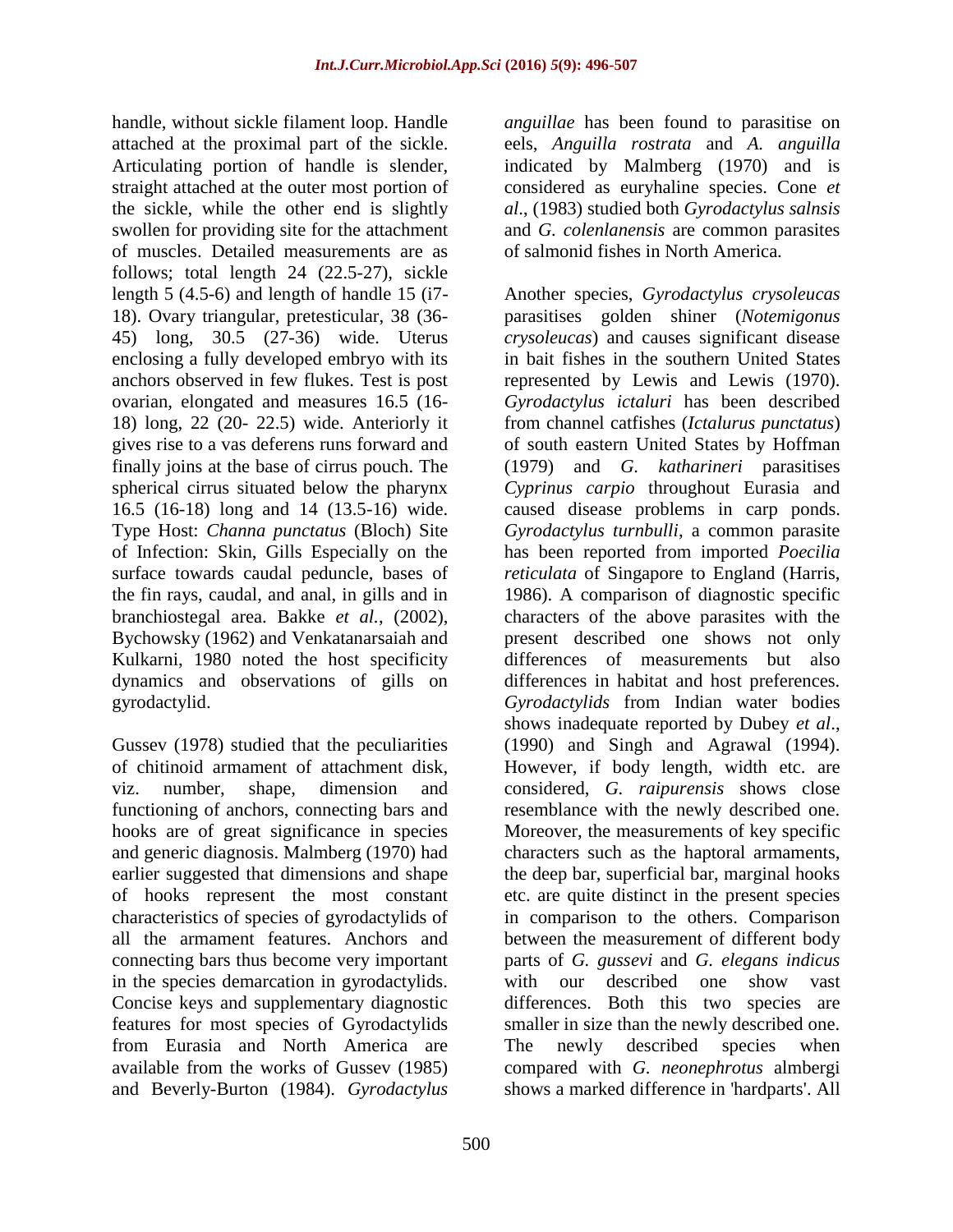parts are larger'in dimension. Even, Singh and Agrawal (1994) draw and described this species by mentioning 14 hooklets in the haptor (!) which is typical generic character in Dactylogyrids (Cone, 1995). Considering its viviparous nature its position in the Gyrodactylidae family might be right but the generic characters requires attention to compare with other described ones. Considering the comparison of measurements in 'hard parts' and other morphological criteria (there are two unique characters, a deep groove runs along the length in the main part of anchors and marginal hooks without sickle filament loop or lamella.

In the present investigation the prevalence of monogenean parasites in *Channa punctatus* were recorded during the study period from August 2015 to July 2016. It is observed that several attempts made during the months followed from Aug-2015 to July-2016 (Table: 1, Fig:2, 3, 4, 5, 6). As per Margolis it was observed that the prevalence is 44.44%, mean intensity is 3.0%, relative density is highest with 1.33% and index of infection is 10.67% during the month of August 2015. Followed by the prevalence is 40.91%, mean intensity is 2.44%, relative density is 1.0% and index of infection is 9.00% during the month of September 2015. The prevalence is lowest with 35.00%, mean intensity is 2.29%, relative density is 0.80% and index of infection is 7.50% during the month of October 2015. The prevalence is 37.50%, mean intensity is 2.22%, relative density is 0.83% and index of infection is 7.50% during the month of November 2015. The prevalence is 38.81%, mean intensity is 1.57%, relative density is 0.61% and index of infection is 4.28% during the month of December 2015. The prevalence is 35.71%, mean intensity is lowest with 1.40%, relative density is lowest with 0.83% and index of infection is also lowest with 2.50% during

the month of January 2016. The prevalence is 50.00%, mean intensity is highest by 2.56%, relative density is 1.28% and index of infection is 11.50% during the month of February2016. The prevalence is 56.00%, mean intensity is 1.93%, relative density is 1.08% and index of infection is highest with 15.12% during the month of March 2016. The prevalence is 52.17%, mean intensity is 1.50%, relative density is 0.78% and index of infection is 9.39% during the month of April 2016. The prevalence is 38.89%, mean intensity is 1.71%, relative density is 0.67% and index of infection is 4.67% during the month of May 2016. The prevalence is 45.46%, mean intensity is 1.50%, relative density is 0.68% and index of infection is 6.82% during the month of June 2016. The prevalence is highest with 60.00%, mean intensity is 1.50%, relative density is 0.90% and index of infection is 10.80% during the month of July 2016. The total 242 numbers of fish specimens examined, of these109 were infested and 213 gill parasites were recovered from the host species.

In the similar study was conducted by Raghu Ramudu Kurva and Gadadhar Dash (2013) they find out the prevalence or PFI and severity of monogenean parasites on Indian Major Carps in West Bengal fish farms. An investigation was made on *Catla catla*, *Labeo rohita* and *Cirrhinus mrigala*, from different parts of West Bengal. Prevalence of Dactylogyrus sp. were high during August (PFI, 83.45%) compared to June where PFI was only 4.5%. Similarly Gyrodactylus sp. showed high prevalence in August (PFI, 28.88%) compared to its zero prevalence in June. Ahmet Özer\*, Türkay Özturk (2004) studied on *Gyrodactylus arcuatus* Bychowsky, 1933 was identified on the three-spined stickleback, *Gasterosteus aculeatus L,*. [Dávidová](http://link.springer.com/article/10.1007/s00436-005-1311-0#author-details-1) *et al* (2005) studied the seasonal dynamics of *Gyrodactylus rhodei*, a monogenean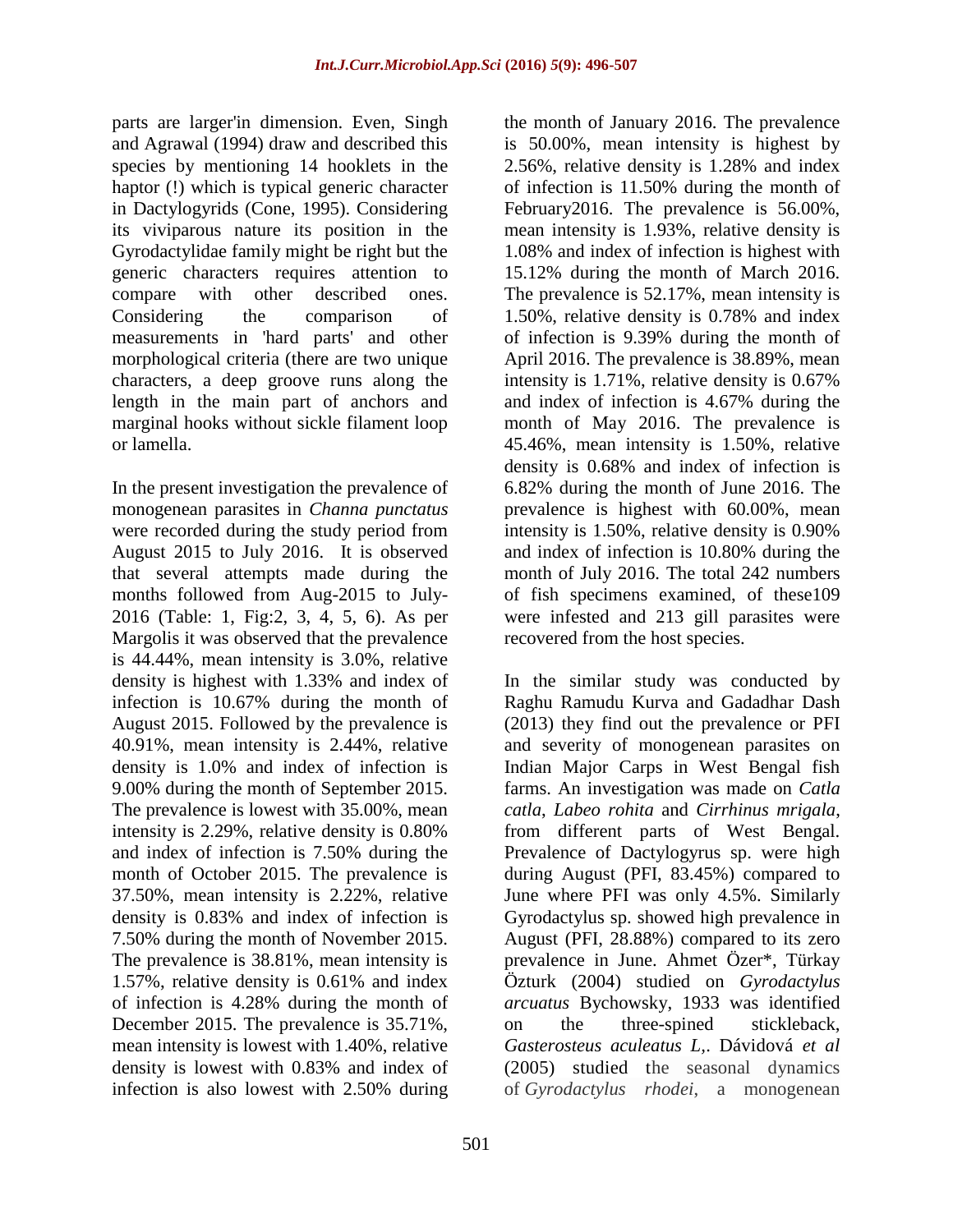ectoparasite of bitter ling (*Rhodeus sericeus*), was studied from June 2000 to May 2001 in the Kyjovka River, Czech Republic. A negative relationship between prevalence and intensity of infection of *G. rhodei* and water temperature was found. Metrical variability of the hard parts of the parasite haptor was studied throughout the sampling season.

In the present investigation represented the seasonal variations and efficacy of the *Gyrodactylus sp.* parasites in *Channa punctatus* in the Lower manair Dam (Table; 2, Fig: 7). In the pre monsoon season 41 infected out of 83 host specimens and recover 63 *Gyrodactylus sp.* parasitic specimens. The prevalence is 49.40%, mean intensity is 1.54 and relative density is 0.76.

In the monsoon season 33 infected out of 84 host specimens and recover 82 *Gyrodactylus sp.* parasitic specimens. The prevalence is 39.29%, mean intensity is 2.49% and relative density is 0.98%. In the post monsoon season 35 infected out of 75 host specimens and recover 68 *Gyrodactylus sp.* parasitic specimens. The prevalence is 46.67%, mean intensity is 1.94% and relative density is 0.91%. During this period the prevalence is highest with 49.40% in pre monsoon period and lowest with 39.29% in monsoon period. The mean intensity is highest with 2.49% in monsoon period and lowest with 1.54% in pre monsoon period. The relative density is highest with 0.98% in monsoon period and lowest with 0.76% in the pre monsoon period.

| <b>Month</b><br>2015-16 | Total no.<br>of hosts<br>examine<br>d | <b>Total no.</b><br>of<br><b>infected</b><br>hosts<br>examined | <b>Total</b><br>no. of<br>parasite<br>S | prevalenc<br>e | <b>Mean</b><br>intensity | <b>Relative</b><br><b>Density</b> | <b>Index of</b><br><b>Infection</b> |
|-------------------------|---------------------------------------|----------------------------------------------------------------|-----------------------------------------|----------------|--------------------------|-----------------------------------|-------------------------------------|
| <b>Aug-15</b>           | 18                                    | 08                                                             | 24                                      | 44.44          | 03.00                    | 01.33                             | 10.67                               |
| $Sep-15$                | 22                                    | 09                                                             | 22                                      | 40.91          | 02.44                    | 01.00                             | 09.00                               |
| <b>Oct-15</b>           | 20                                    | 07                                                             | <b>16</b>                               | 35.00          | 02.29                    | 00.80                             | 05.60                               |
| $Nov-15$                | 24                                    | 09                                                             | 20                                      | 37.50          | 02.22                    | 00.83                             | 07.50                               |
| <b>Dec-15</b>           | 18                                    | 07                                                             | 11                                      | 38.81          | 01.57                    | 00.61                             | 04.28                               |
| <b>Jan-16</b>           | 14                                    | 0 <sub>5</sub>                                                 | 07                                      | 35.71          | 01.40                    | 00.50                             | 02.50                               |
| <b>Feb-16</b>           | 18                                    | 09                                                             | 23                                      | 50.00          | 02.56                    | 01.28                             | 11.50                               |
| Mar- $16$               | 25                                    | 14                                                             | 27                                      | 56.00          | 01.93                    | 01.08                             | 15.12                               |
| $Apr-16$                | 23                                    | 12                                                             | 18                                      | 52.17          | 01.50                    | 00.78                             | 09.39                               |
| $May-16$                | 18                                    | 07                                                             | 12                                      | 38.89          | 01.71                    | 00.67                             | 04.67                               |
| <b>Jun-16</b>           | 22                                    | 10                                                             | 15                                      | 45.46          | 01.50                    | 00.68                             | 06.82                               |
| <b>Jul-16</b>           | 20                                    | 12                                                             | 18                                      | 60.00          | 01.50                    | 00.90                             | 10.80                               |
| <b>Total</b>            | 242                                   | 109                                                            | 213                                     |                |                          |                                   |                                     |

**Table.1** Prevalence of *Gyrodactylus* sp. parasites observed monthly in *Channa punctatus* gills during the different months in Lower Manair Dam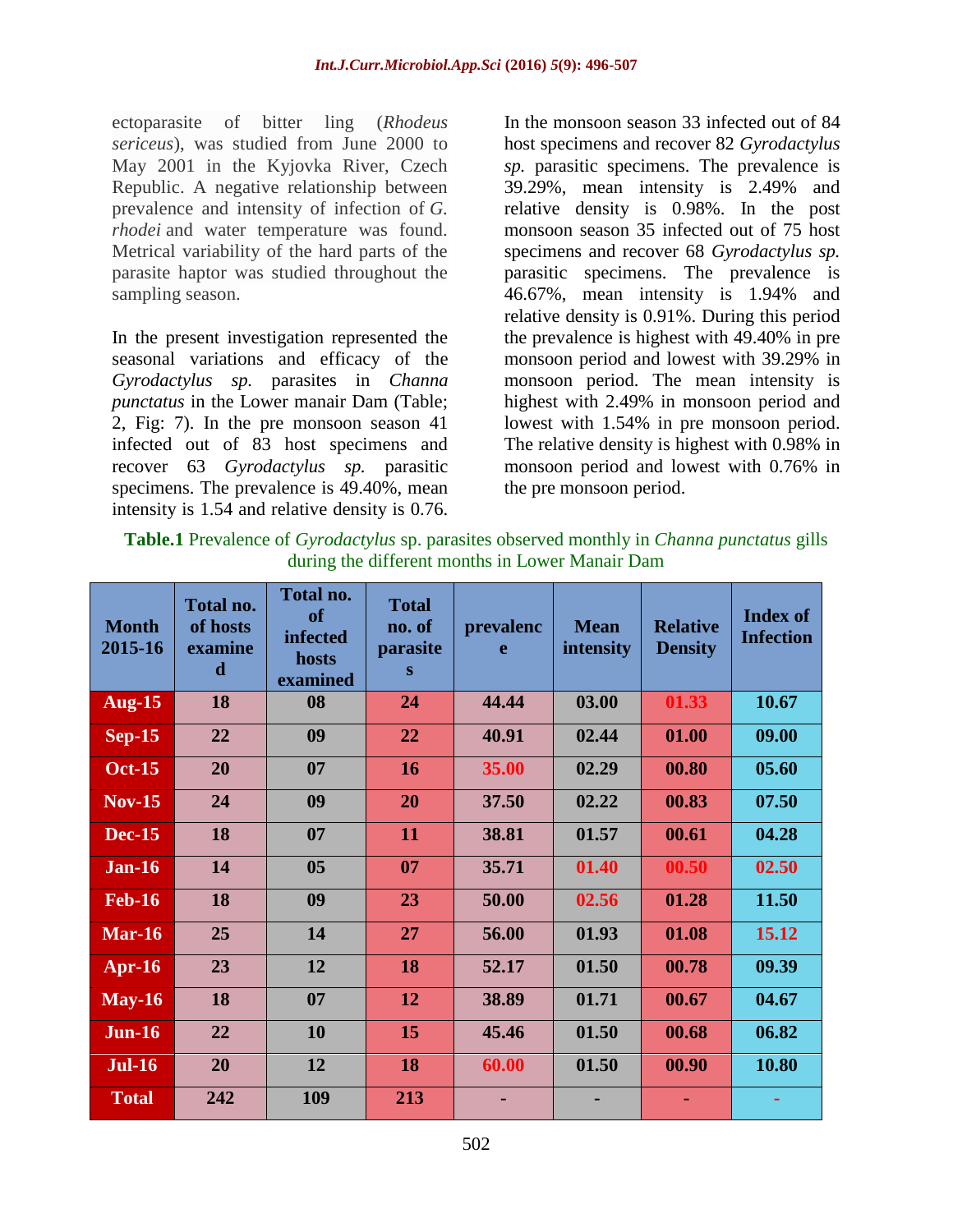#### *Int.J.Curr.Microbiol.App.Sci* **(2016)** *5***(9): 496-507**

| <b>Seasons</b> | <b>Total No.</b><br>of Hosts<br><b>Examined</b> | <b>Total No. of</b><br><b>Infected</b><br><b>Hosts</b><br><b>Examined</b> | <b>Total No.</b><br>of parasites | <b>Prevalence</b> | <b>Mean</b><br><b>Intensity</b> | <b>Relative</b><br><b>Density</b> |
|----------------|-------------------------------------------------|---------------------------------------------------------------------------|----------------------------------|-------------------|---------------------------------|-----------------------------------|
| <b>Pre</b>     |                                                 |                                                                           |                                  |                   |                                 |                                   |
|                | 83                                              | 41                                                                        | 63                               | 49.40             | 01.54                           | 0.76                              |
| monsoon        |                                                 |                                                                           |                                  |                   |                                 |                                   |
| <b>Monsoon</b> | 84                                              | 33                                                                        | 82                               | 39.29             | 02.49                           | 0.98                              |
| <b>Post</b>    |                                                 |                                                                           |                                  |                   |                                 |                                   |
| monsoon        | 75                                              | 35                                                                        | 68                               | 46.67             | 01.94                           | 0.91                              |
|                |                                                 |                                                                           |                                  |                   |                                 |                                   |

## **Table.2** Seasonal variations and efficacy of the *Gyrodactylus* sp. parasites in *Channa punctatus*

**Fig.1** A photograph of *Gyrodactylus* sp. Dorsal, anterior and posterior views





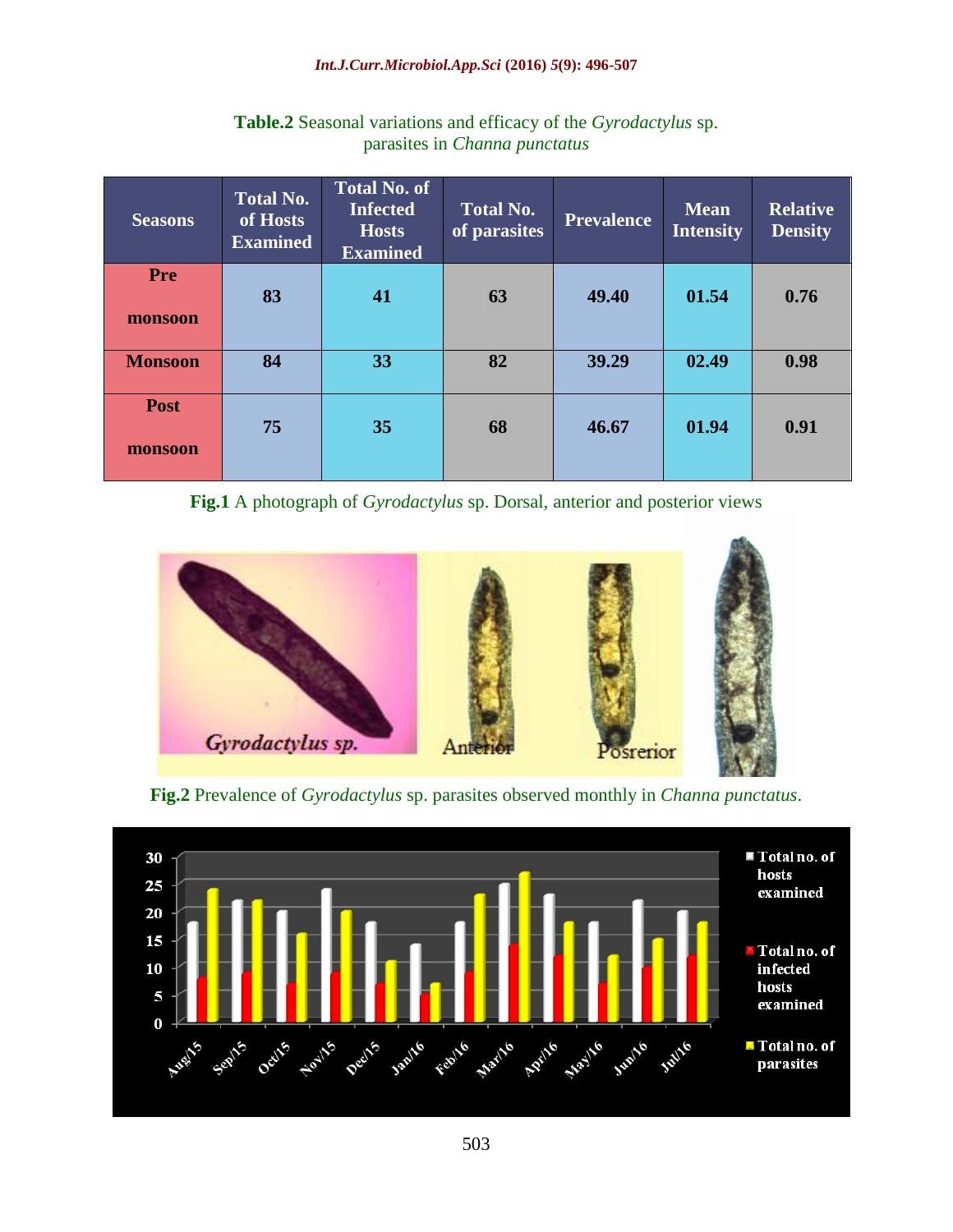

**Fig.7** Seasonal variations and efficacy of *Gyrodactylus* sp. parasites in the *Channa punctatus*



The frequency index were further classified into rare  $(0.1 - 9.9\%)$ , occasional  $(10-$ 29.9%), common (30 – 69.9%) and abundant (70-100%) indicated by Srivastava C.B. (1980). According to Margolis the Parasitic Frequency Index (PFI) is 02.50 to 15.12% in *Channa punctatus* at Lower Manair Dam. It represents that occasional in

August 2015, February 2016 and July 2016, rest of the study period is rare (Table: 1). Seasonal variation of the relative density was represented as rear in pre monsoon, monsoon and post monsoon periods (Table: 2, Fig: 7). Blazek *et al.*, (2008), Chubb (1977), Kirby (1981), and Mo (1992) investigated the seasonal variation in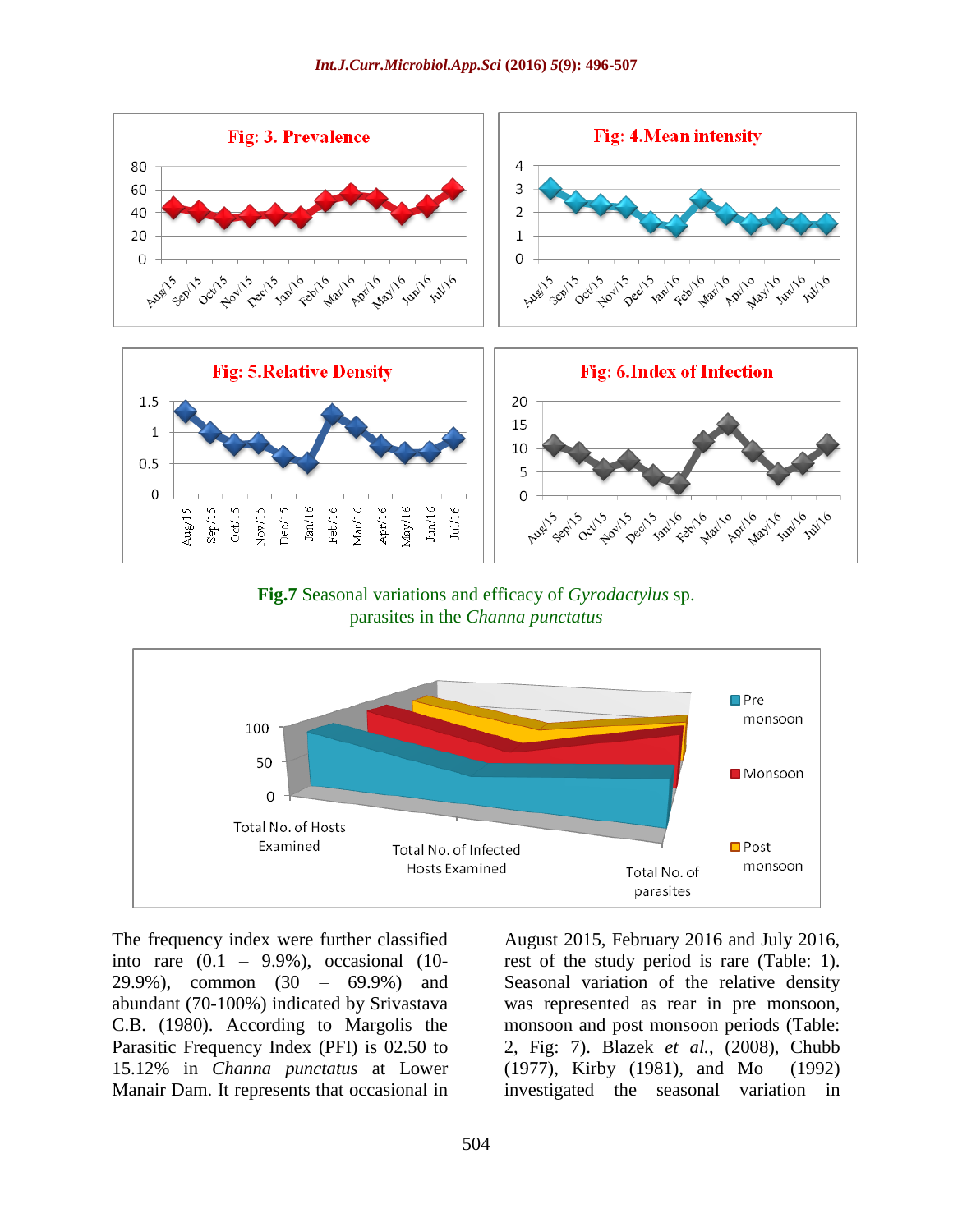parasite occurrence and microhabitat distribution of monogenean parasites of Gobid fishes. Koskivaara *et al.,* (1991) observed that the seasonal occurrence of gyrodactylid monogeneans on the *Rutilus rutilus* and variations between four lakes of differing water quality.

A species of Monogenean trematode under the genus Gyrodactylus from the teleostean host *Channa punctatus* (Bloch) is described and illustrated. The other known species from India along with the present one has been critically reviewed and compared in a comparative chart. The species has been described for the first time from Lowe Manair Dam, Karimnagar, India. The Parasitic Frequency Index (PFI) is 02.50% to 15.12% in *Channa punctatus* at Lower Manair Dam. It represents that occasional in August 2015, February 2016 and July 2016, rest of the study period is rare. In the seasonal wise the relative density is represented as rear in pre monsoon, monsoon and post monsoon periods.

## **Acknowledgements**

The author would like to thank University Grant Commission for rendering financial assistance and Commissioner Collegiate Education Telangana, Govt. Degree College, Jammikunta, for providing necessary facilities. Thanks are also my colleague Dr. K. Rama Rao, Asst. Professor for his help with illustrations.

# **References**

Ahmet Özer, Türkay Öztürk. 2004. Prevalence and Intensity of *Gyrodactylus arcuatus* Bychowsky, 1933 (Monogenea) Infestations on the Three-Spined Stickle back, *Gasterosteus aculeatus* L., 1758

Aniruddha Jha, Rupendu Ray and Sumit

Homechaudhuri. 2002. Gyrodactylus presidencyus sp. nov. (trematoda: monogenea) from a fresh water teleost, *Channa punctatus* (bloch) in West bengal, India Post Graduate Department of Zoology, Presidency College, Kolkata-700 073, India. *Rec. Zool. Surv.* India: 100 (Part 1-2): 45- 54, 2002

- Bakke, T.A., Harris, P.D., Cable, J. 2002. Host specificity dynamics: observations on gyrodactylid monogeneans. *Int. J. Parasitol.,* 32: 281–308.
- Beverly-Burton, M. 1984. Monogenea and Turbullaria. In : Margolis, L. and Kabata, Z. (eds) Guide to Parasites of Fishes of Canada Part I. Canadian Special Publication of Fisheries and Aquatic Sciences, No. 74.
- Blazek, B., Jarkowsky, J., Koubkova, B., Gelnar, M. 2008. Seasonal variation in parasite occurrence and microhabitat distribution of monogenean parasites of gudgeon Gobio gobio (L.). *Helminthologia,* 45: 185–191.
- Brooks, D.R. and E.P. Hoberg. 2000.Triage for the biosphere: the need and rationale for taxonomic inventories and phylogenetic studies of parasites, *Comparative Parasitol.,* 67: 1–25.
- Bychowsky, B.E. 1957. Monogenetic trematodes, their systematic and phylogeny (English translation), Washington: American Institute of Biological Science. pp. 509.
- Bychowsky, B.E. 1957. Monogeneticheskiye sosal' shchiki ikh sistelna; filogeniya (Monogenetic flukes, their systematics and phylogeny). Mosco-Leningrad Acad. Sci., USSR press, pp. 1-509.
- Bychowsky, B.E. 1962. Monogentic Trematodes: Their Systametic and Phylogeny, p. 242. Graphic Arts Press.
- Chubb, J.C. 1977. Seasonal occurrence of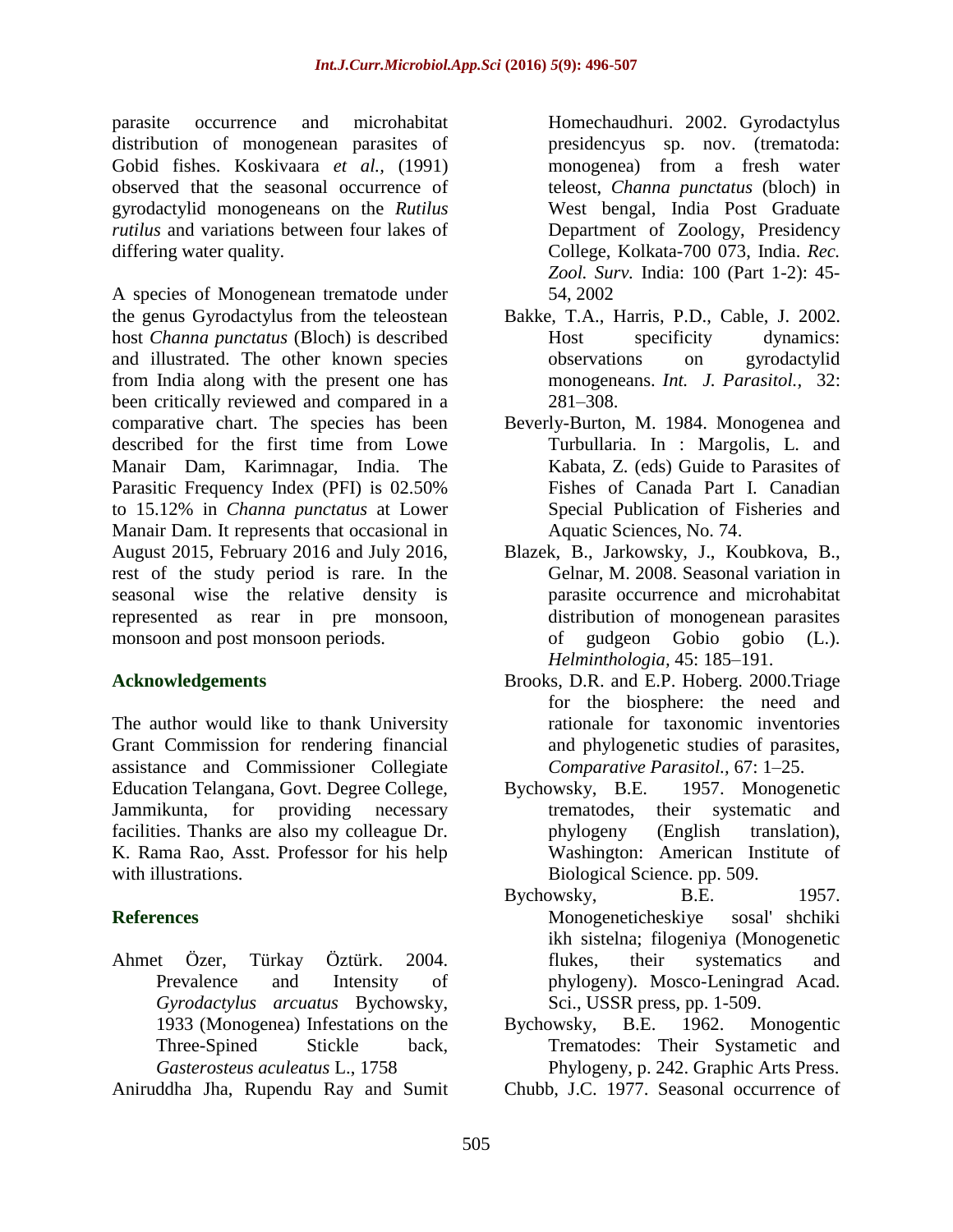helminths in freshwater fishes. Part I. *Monogenea. Adv. Parasitol.,* 15: 133- 199.

- Chubb, J.C. 1977. Seasonal occurrence of helminths in freshwater fishes. Part 1. Monogenea. *Adv. Parasitol.,* 15: 133– 199
- Cone, D.K. 1995. Monogenea (Phylum Platyhelminthes) In : Woo, P. T. K. (ed.) Fish Diseases and Disorders: Protozoan and Inetazoan Infections. CAB International, UK, pp. 289-327.
- Cone, D.K., Beverly-Burton, M., Wiles, M. and MacDonald, T.E. 1983. The taxonomy of Gyrodactylus (Monogenea) parasitizing certain salmonid fishes of North America, with a description of Gyrodactylus nerkae n. sp. *Can. J. Zool.,* 61: 2583- 2597.
- [Dávidová,](http://link.springer.com/article/10.1007/s00436-005-1311-0#author-details-1) M. [J., Jarkovský,](http://link.springer.com/article/10.1007/s00436-005-1311-0#author-details-2) [I.,](http://link.springer.com/article/10.1007/s00436-005-1311-0#author-details-3) [Matějusová,](http://link.springer.com/article/10.1007/s00436-005-1311-0#author-details-3) [M., Gelnar.](http://link.springer.com/article/10.1007/s00436-005-1311-0#author-details-4) 2005. Seasonal occurrence and metrical variability of *Gyrodactylus rhodei* Žitňan 1964 (Monogenea, Gyrodactylidae) *[Parasitol.](http://link.springer.com/journal/436) [Res](http://link.springer.com/journal/436)*., Volume 95, [Issue](http://link.springer.com/journal/436/95/6/page/1) 6, pp 398– 405.
- Dubey, A., Gupta, A.K. and Agarwal, S.M. 1990. Studies on monogenean parasites in fresh water fishes at Raipur. III. Three new species of the Genus Gyrodaetylus Nordmann (1832). *Ind. J. Helnlintlzol.,* 42: 1-8.
- Gussev, A.V. 1978. Monogenoidea of fresh water fishes. Principles of Systematics, analysis of world fauna and its evolution. *Parasitol. Se.,* 28: 96-198.
- Gussev, A.V. 1985. Multicellular parasites (part one). In : Bauer, O. N. (ed.) Handbookfor identifying Parasites of Fish Fauna of the USSR. 'Hayka', Leningrad.
- Harris, P.D. 1986. Species of Gyrodactylus VOIl Nordmann, 1832 (Monogenea :

Gyrodactylidae) from Poecilia reticulata Peters. *J. Nat.* 

- Hoffman, G.L. 1979. Helminth parasite. In : Plumb, 1. A. (ed.) *Principal Diseases of Farm-raised Catfish.* Southern Cooperative Series No. 225, pp. 40-58.
- Hossain, M.D., M.K. Hossain, M.H. Rahaman, A. Akter and D.A. Khanom. 2008. Prevalence of ectoparasites of carp fingerlings at Santaher, Bogra. *Univ. J. Zool.,* 27: 17–19.
- Ivona, M. 2004. Monogenean parasites in Adriatic cage-reared fish. Acta Adriatica. 5:65–73. [13] B.E. Bychowsky. (1957). Monogenetic trematodes, their systematic and phylogeny (English translation), Washington: American Institute of Biological Science, pp. 509.
- JHA, *et al*. 1981. Gyrodactyills presidel1cyus sp. nov. (Trematoda: Monogenea) in West Bengal.
- Kirby, J.M. 1981. Seasonal occurrence of the ectoparasite Gyrodactylus atratuli on spotfin shiners*. Trans. Am. Fish. Soc.,* 110: 462-464.
- Koskivaara, M., Valtonen, E.T., Prost, M. 1991. Seasonal occurrence of gyrodactylid monogeneans on the roach (Rutilus rutilus);and variations between four lakes of differing water quality in Finland. *Aqua Fenn*, 21: 47– 55.
- Malmberg, G. 1970. The excretory systems and the marginal hooks as a basis for the systematics of Gyrodactylus (Trematoda, Monogenea). *Ark. Zool.,* 23: 1-235.
- Mo, T.A. 1992. Seasonal variations in the prevalence and infestation intensity of Gyrodactylus salaris Malmberg, 1957 (Monogenea: Gyrodactylidae) on Atlantic salmon parr, Salmo salar L. in the River Batnfjordselva. *J. Fish Biol.,* 42: 697-707.

Poulin, R. and S. Morand. 2000. The